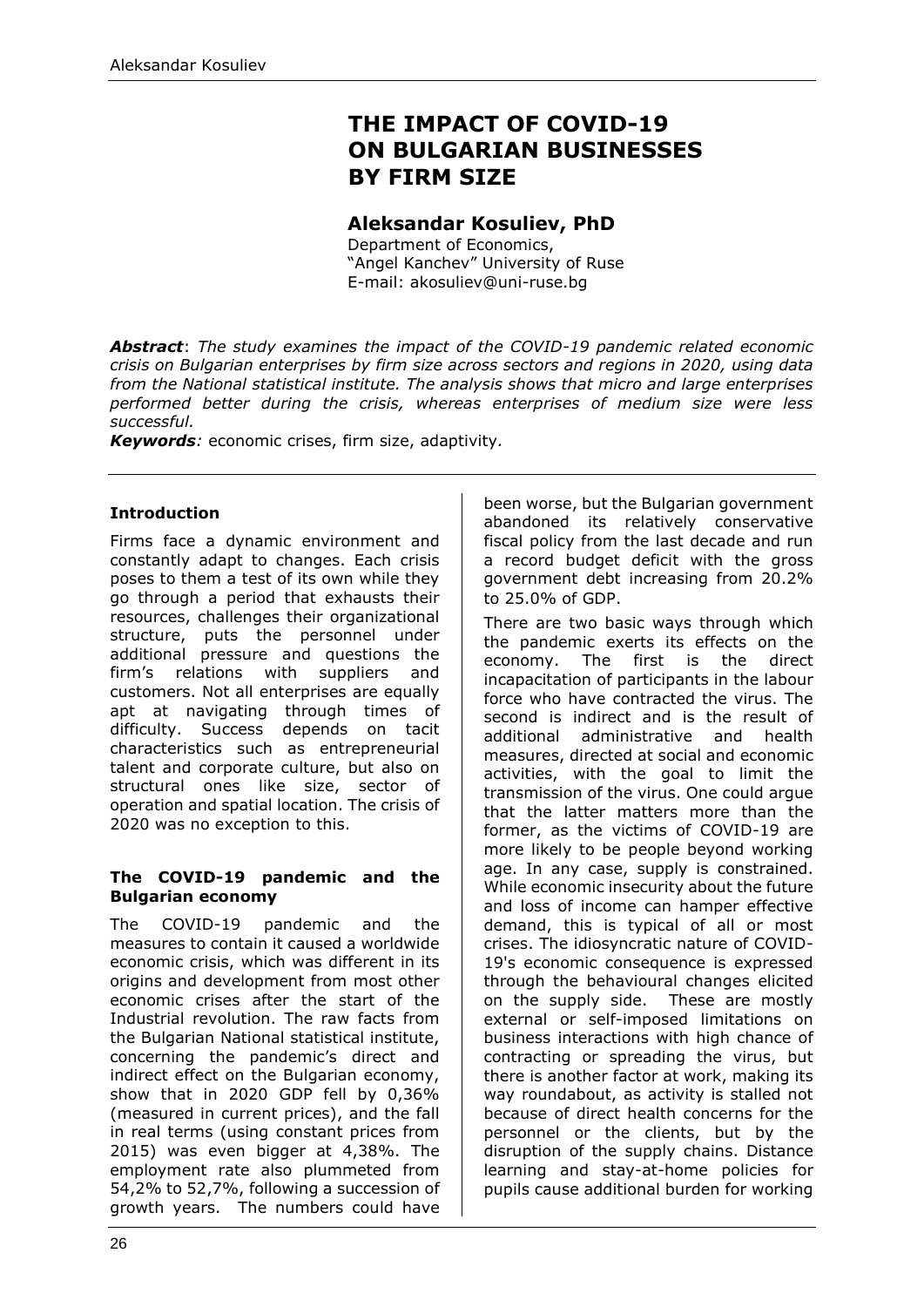parents even if their business remains otherwise unaffected.

In Bulgaria the government introduced lockdown measures in March 2020, though some lighter ones had already been in force in February. Following that, different measures were tightened or loosened, depending on the development of the pandemic situation, including school and workplace closings, stay-at-home requirements, restrictions on gatherings and public events, and restrictions on internal or cross-border movement. While tracking all these changes will be too cumbersome, for the purposes at hand it is enough to report that the average monthly values for the composite stringency measures index were 48 (out of the maximum 100) in March, peaked in April at 72, dropped to 61 in May, then flattened at about 37-38 before reaching 50 in November and December (Hale et al., 2020).

# **Firm adaptivity**

The question arises how firms reacted to these restrictions, as well as to the disruption of the supply chains, and the fall in demand. The aggregate data conceals the possibility of heterogenous impact on businesses depending on their size, sector and location of operation, and it is obvious that not all companies were equally affected, and of those affected, some did better than others. The issue of firm adaptivity is a concern of general importance, as the business environment in a market economy is not static, but dynamic. In the model of firm adaptivity, conceptually presented in Penchev (2011) and further empirically tested (Penchev & Petkov, 2014), adaptivity is synonymous with flexibility and is characterized by the ability to respond to anticipated and unanticipated changes and to use the changes as opportunities. Adaptivity is a function of size and structure, strategic and operative decision-making, and of micro-management.

While these factors would matter in any case, one should distinguish between coping with the non-ergodic nature of the self-organizing market system in continual incremental steps and the reaction to a single black-swan-type of event that hits the economy exogenously. If the former, flexibility might give companies a competitive edge, but when it comes to one-time shocks that are expected to be temporary, resilience could be just as important as flexibility, because a resilient company can go through the difficult times without substantial changes in its building blocks and then proceed to business as usual when things return to normal. Changing the building blocks is costly and we would expect to see different coping mechanism from companies based on their size. Small-size companies should be more flexible, because it is easier to implement structural adaptations when the structure is simple and light. Large companies would favour resilience to flexibility, as the weight of their structure makes them less susceptible to changes and changes carry inertia with them. To the advantage of these companies, they usually have a large capacity for resource build-up, which, if used appropriately, can provide the companies with the buffer stock to sustain the consequences of the external shock.

## **Previous research**

There is growing research about the effects of the COVID-19 pandemic on companies in other countries. Not surprisingly, as the virus spread from China, some of the earliest publications are about Chinese enterprises. Xiong et al. (2020) used cumulative abnormal return of Chinese firms, listed on the stock exchange, to examine the effect of firm-specific characteristic on reactions to the pandemic and the pandemic measures. They found that firms within the transportation, food and beverage retail, hotel and tourism, real estate and construction industries were more vulnerable to the COVID-19 outbreak. Firms with larger scale, higher combined leverage and less fixed assets experienced less adverse impact across industries. Zou, Huo & Li (2020) used survey data from 524 firms in 15 cities in the Guangdong Province to establish that 48,7% remained stable and 35,1% of them experienced a halt in operation or faced closure. Firms reacted by postponing the launch of new products, sought loans from banks and funding from shareholders, and moved operations online.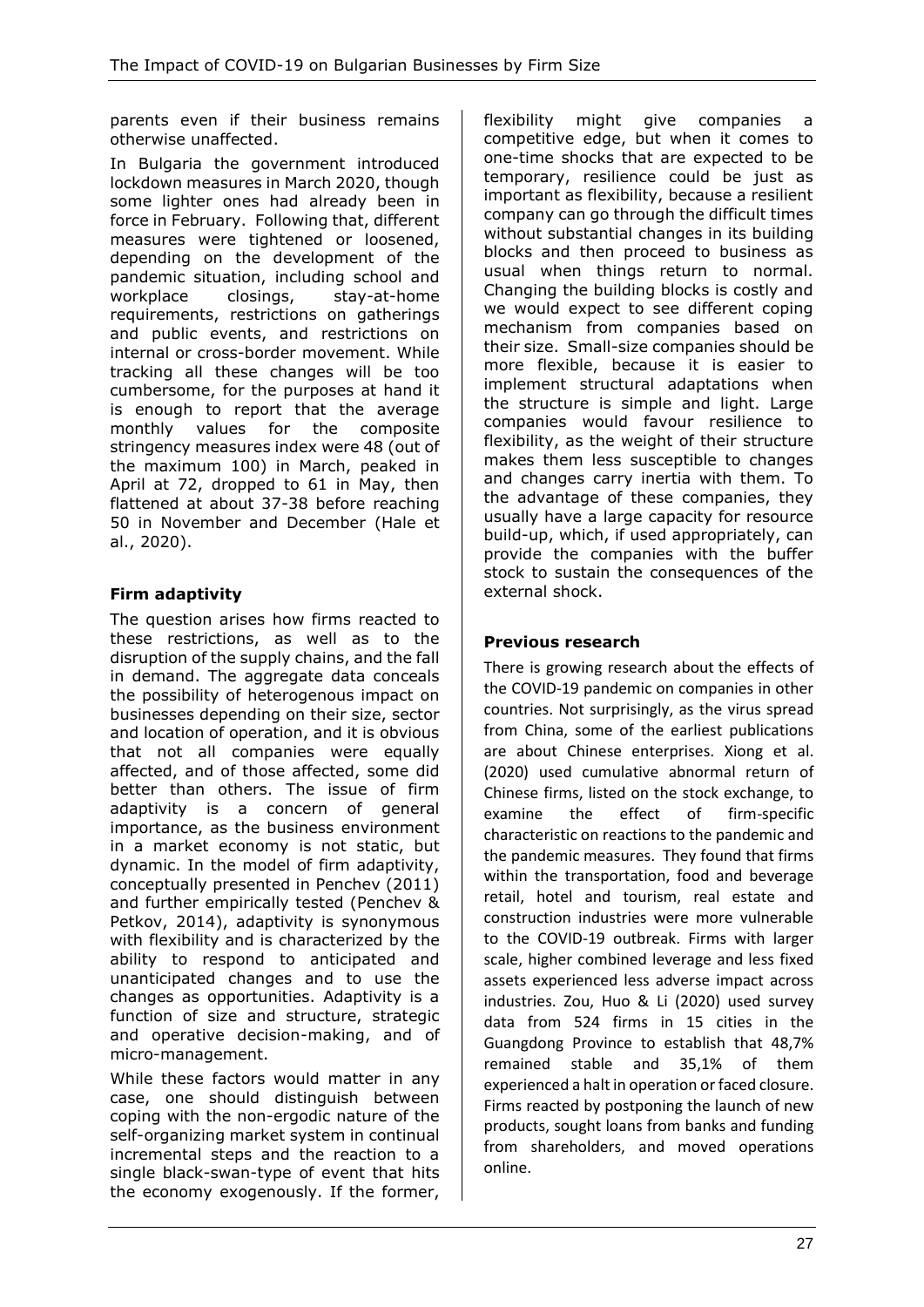Bartik et al. (2020) conducted a survey among 5800 small businesses in the USA. Of them, 43% had to close temporarily, with the median firm in the sample having less than one month of cash on hand, thus making it financially fragile. The pandemic's impact varied across industries and geographical regions. Bloom et al. (2021) surveyed a panel of 2500 US firms about the effects of the COVID-19 economic crisis. Approximately 40% of the firms reported zero or minimal impact, whereas a quarter reported losses of more than 50%. The impact was bigger on offline firms, compared to those, which conducted their business online. In terms of size (number of employees), it was worse for smaller firms, while sales dropped less in percentage terms, the larger the company size got. An examination of Canadian firms confirmed that small firms did worse than large firms (Gu, 2020), with real output falling in the first quarter of 2020 by 2,1% and 1,5% respectively, but medium sized firms did better than both (a fall of 1,5%). A cross-country examination on the pandemic's effect on firm performance found, that changes in the return on assets were negatively related to the firms' size (measured by the book value of total assets)

during the first three quarters of 2020 (Hu & Zhang, 2021).

#### **The impact of the pandemic on Bulgarian businesses**

The current article is an addition to the already existing research on COVID-19 in Bulgaria, which includes studies about the pandemic's effects on organizational change (Ruskova, 2021); the effects on the labour market in selected sectors (Stojanov, 2020); the heterogenous influence on the labour market across age groups, sex, place of residence, kind of ownership, and type of contract (Kosuliev, 2021); the effects on labour productivity (Gospodinova, 2021). The present study focuses on the impact of the pandemic on firms by class size, using as indicators of their performance annual data from the National statistical institute (NSI Bulgaria, 2022a; NSI Bulgaria, 2022b) about the number of enterprises, revenues, employment, and tangible fixed assets. Both sectional (NACE v2) and regional (NUTS2) dimensions are analysed. Due to data availability issues at the time of writing, the analysis is limited only to the first year of the pandemic, i.e. 2020.



Figure 1. Annual percentage change in selected indicators of Bulgarian enterprises by size of the enterprise for 2009-2020.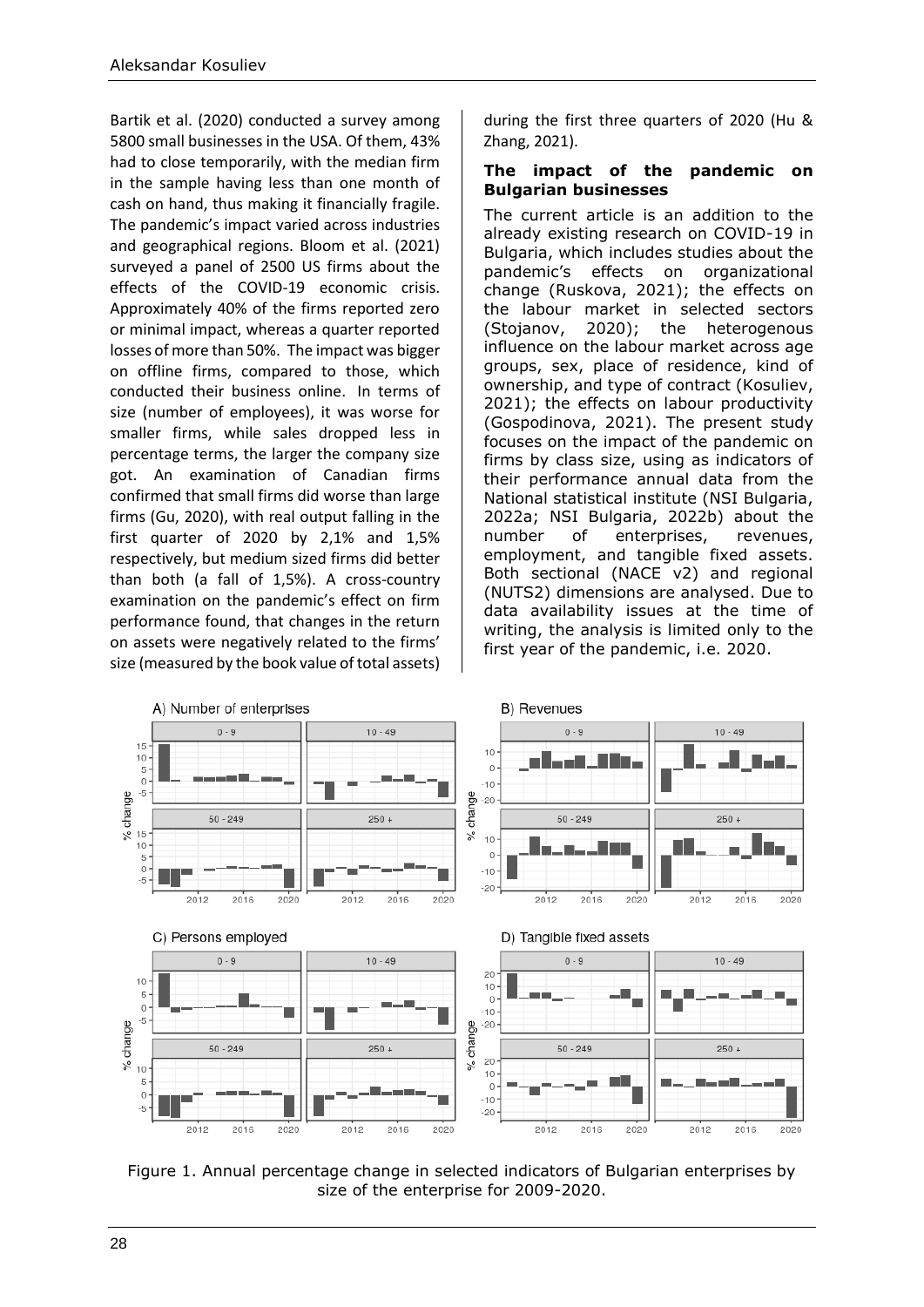As seen from Figure 1, in 2020 there was a fall in the number of enterprises, their annual revenues, the persons employed, and the tangible fixed assets for all sizes (the size being determined by the number of people employed), with the exception of micro (0 to 9 employees) and small (10 to 49 employees) enterprises, where revenues actually increased in relative terms in nominal values. This suggests that micro and small enterprises were either less affected or showed more flexibility during the first year of the pandemic. We have a confirmation for this from exhibit A), where the time series show only a slight drop in the number of micro firms. Micro and large firms lost a smaller share of their employees (exhibit C)). The change in tangible fixed assets (exhibit D)) is indicative of better performance for micro and small enterprises. We can speculate that medium and especially large enterprises lost more assets, because of higher volumes of depreciation and of the postponement of new investments during the crisis, as they needed more operational funds. Changes in employment seem to have affected small and medium enterprises. Comparing this crisis with the one in 2009-2010, in 2020 the companies as a whole performed better in terms of changes in revenues and worse in terms of changes in assets, while in the numbers of enterprises and the persons employed the evidence is mixed.



Figure 2. Annual percentage change in selected indicators of Bulgarian enterprises by size of the enterprise across NUTS2 regions in 2020.

# **Regional dimension of the impact**

Adding a regional dimension to the analysis, Figure 2 shows that the number of enterprises (exhibit A) and the people employed (exhibit C) decreased across all types of firms and NUTS2 regions. There is a trend that as size increased from micro to small and to medium the fall got bigger, but the trend breaks reaching large (250+ employees) enterprises. They seem to be less affected by the crisis together with micro enterprises. This observation

suggests that probably the two possible mechanisms at work for coping with the pandemic passed by the small and medium enterprises – they were not flexible enough as the micro, and not as resilient as the large enterprises. However, we can't discount another possible explanation – that the distribution of the companies was not even among sectors and small and medium enterprises were overrepresented in the sectors, most exposed to the pandemic. This is hinted by the relatively poor performance across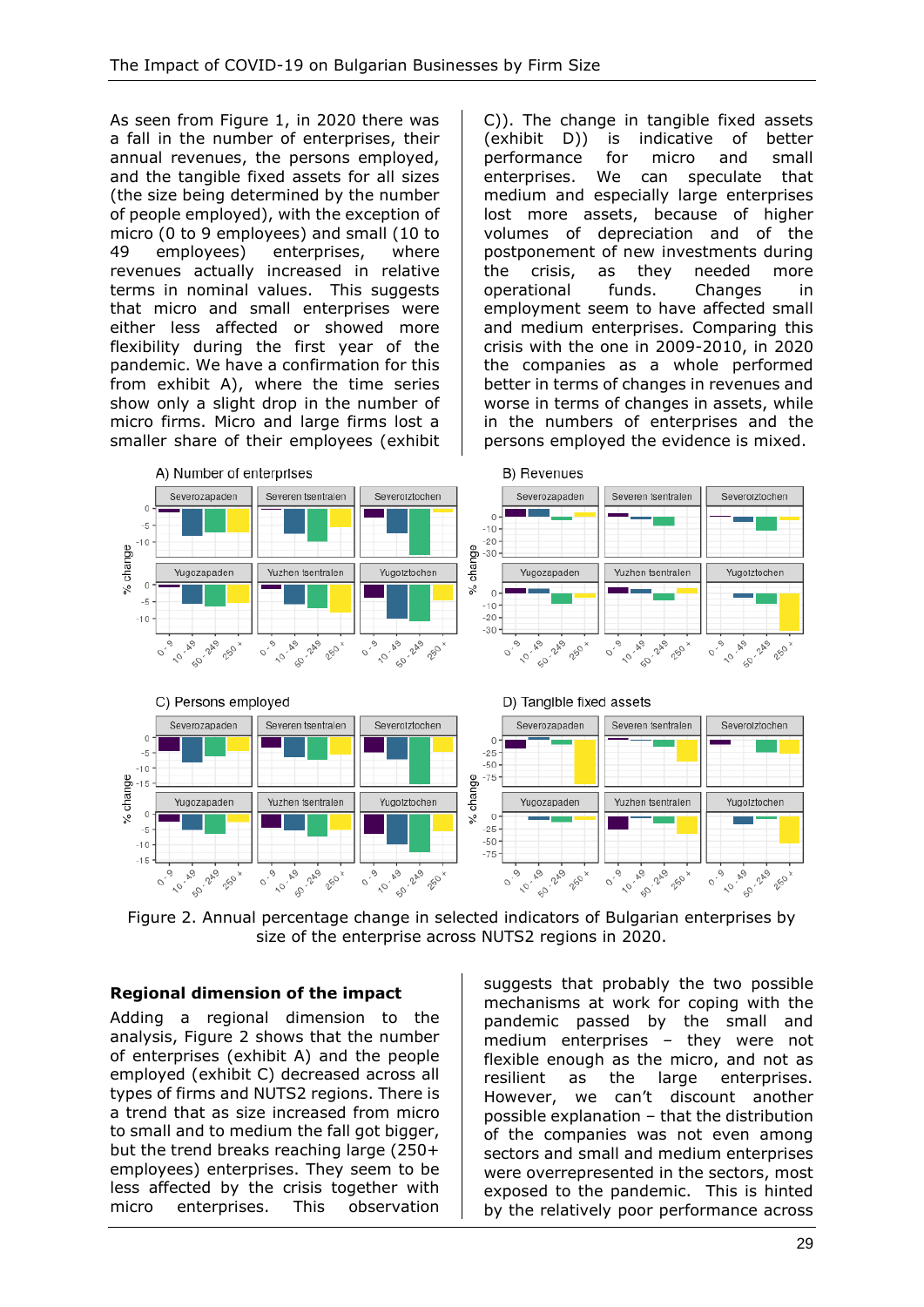all indicators of the Yugoiztochen region, which relies a lot on tourism. The revenues (exhibit B) of micro enterprises are positive across all regions (with the exception again of Yugoiztochen) which further confirms the hypothesis about their better adaptability. Small and large enterprises experience at least slight positive changes in three of the regions and negative in the other three, whereas the revenues of medium enterprises drop everywhere. The one indicator where large firms definitely performed worse than the rest is shown in exhibit D), as tangible fixed assets decreased faster compared to firms of different sizes. The exception was the Yugozapaden region. Medium sized firms also experienced a fall in the tangible fixed assets in every region, although to a smaller extent.

| A-    | $-0.7$         | $-4$       | $-3.9$  | $-22.1$                                                               |
|-------|----------------|------------|---------|-----------------------------------------------------------------------|
| $B +$ | $\overline{2}$ | 5.6        | 22.5    | $-3.5$                                                                |
| $C +$ | $-3.5$         | $-7.3$     | $-7.8$  | $-37.3$                                                               |
| D-    | 17.4           | $-0.3$     | $-7.3$  | $-25.8$                                                               |
| Εł    | $-1.7$         | $-1.8$     | $-6.7$  | $-5.9$                                                                |
| F+    | 1.5            | $-2.7$     | 32.4    | $-3.3$                                                                |
| $G +$ | $-2.9$         | $-4.4$     | $-1.4$  | $-9.9$                                                                |
| н÷    | $-3.2$         | $-3.8$     | $-6.4$  | 16.9                                                                  |
| н     | $-6.8$         | $-23.3$    | $-30.5$ | $-6.1$                                                                |
| J+    | 1.7            | 2.9        | 10.1    | $-22.9$                                                               |
| ι÷    | 1.7            | $-1$       | $-4.9$  | 1                                                                     |
| M-    | -1             | $-2.6$     | $-8$    | $-9.3$                                                                |
| $N +$ | -3             | $-4$       | $-17.8$ | $-4.1$                                                                |
| P-    | $-0.6$         | $-3.9$     | $-3.7$  | $-2$                                                                  |
| $Q +$ | $\mathbf 0$    | $-0.3$     | 13.3    | 7.4                                                                   |
| R-    | $-11.6$        | $-18.8$    | $-48.6$ | $-15$                                                                 |
|       |                | أمصند دادر |         | $\frac{1}{2}$ $\frac{1}{2}$ $\frac{1}{2}$ $\frac{1}{2}$ $\frac{1}{2}$ |

#### **Sectoral dimension of the impact**

Enterprises persons employed Revenues Tangible fixed assets

Figure 3. Annual percentage change in selected indicators of Bulgarian enterprises across economic sectors in 2020.

The sectoral dimension shows higher variability in the revenues and the tangible fixed assets, compared to changes in the other two indicators (Figure 3). The change in the number of enterprises in 2020 went below negative 3% only in C (Manufacturing), H (Transportation and storage) and I (Accommodation and food services)<sup>1</sup>. The biggest fall was in R (Arts, entertainment and recreation), while D (Electricity, gas, steam and air conditioning supply) was an outlier with an increase of 17,4% (only micro enterprises contributed to this number). Employment fell the most in C, R, and I, and in general these appear to have been the hardest hit sectors across all indicators. We observe asymmetrical impact on D, where, despite the large increase in the number of enterprises, tangible fixed assets took a similar move but in the opposite direction. While it lost in numbers, employment and revenues, H (Transport) was the best performer in tangible fixed assets, being one of just three sectors with positive change in this respect (the others were L (Real estate) and Q (Human health)). The mirror opposite of H was J (Information services), which got positive changes in all but the tangible fixed assets. Together with Q, B (Mining and quarrying), and F (Construction), they were the only sectors with growth in revenues, the latter two doing significantly better. We can assume that the 32,4% hike (the pinnacle of a four-year trend) in the revenues of the best performer (F) were the result of Bulgarian investors' view of property as a place of retreat in times of economic insecurity, combined with the relative unattractiveness of low interest rates on bank deposits, and an investment culture that generally shuns other financial instruments.

<sup>1</sup> See the full list of sector classifications according to NACE v2 here: https://ec.europa.eu/eurostat/web/nace-rev2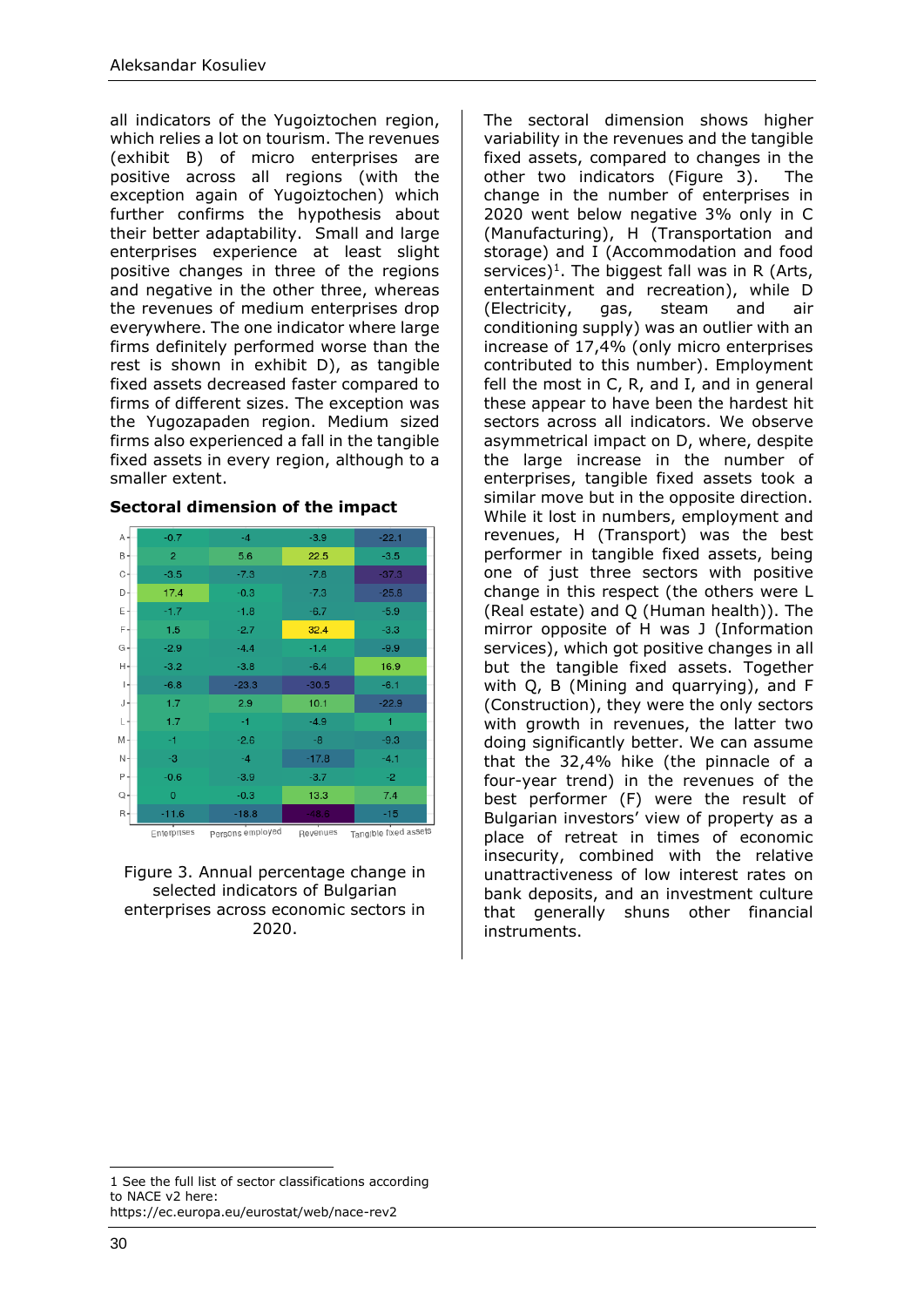

Figure 4. Annual percentage change in selected indicators of Bulgarian enterprises by size of the enterprise across economic sectors in 2020.

Combining sectors and firm size (Figure 4), the sector with the most damage (I) went from bad to worse for all indicators as size increased, with the slight exception of change in the tangible fixed assets. Likewise, 2020 was a difficult time for all firms in sector R, but the large ones suffered more (excluding revenues). Manufacturing's (C) decline in indicators was balanced among firms of all size groups, however the increase in size was associated with bigger losses in tangible fixed assets. The fall in values was balanced also for the transport sector (H), the increase in the tangible fixed assets being the exception. As seen from exhibit D), the exception was entirely the contribution of large firms. Across all pairs

of sector and firm size groups, for each indicator there were more negative observations for small and medium enterprises than for micro and large enterprises. In general, large firms did slightly better than micro in this respect, except for the change in the tangible fixed assets.

#### **Conclusion**

The COVID-19 crisis did not affect all Bulgarian enterprises equally. The observation that the effect depended on sector and location seems intuitive, and based on the analysis of the data we can highlight another trend, related to the size of the enterprises. The pattern may lead to only tentative conclusions, but it